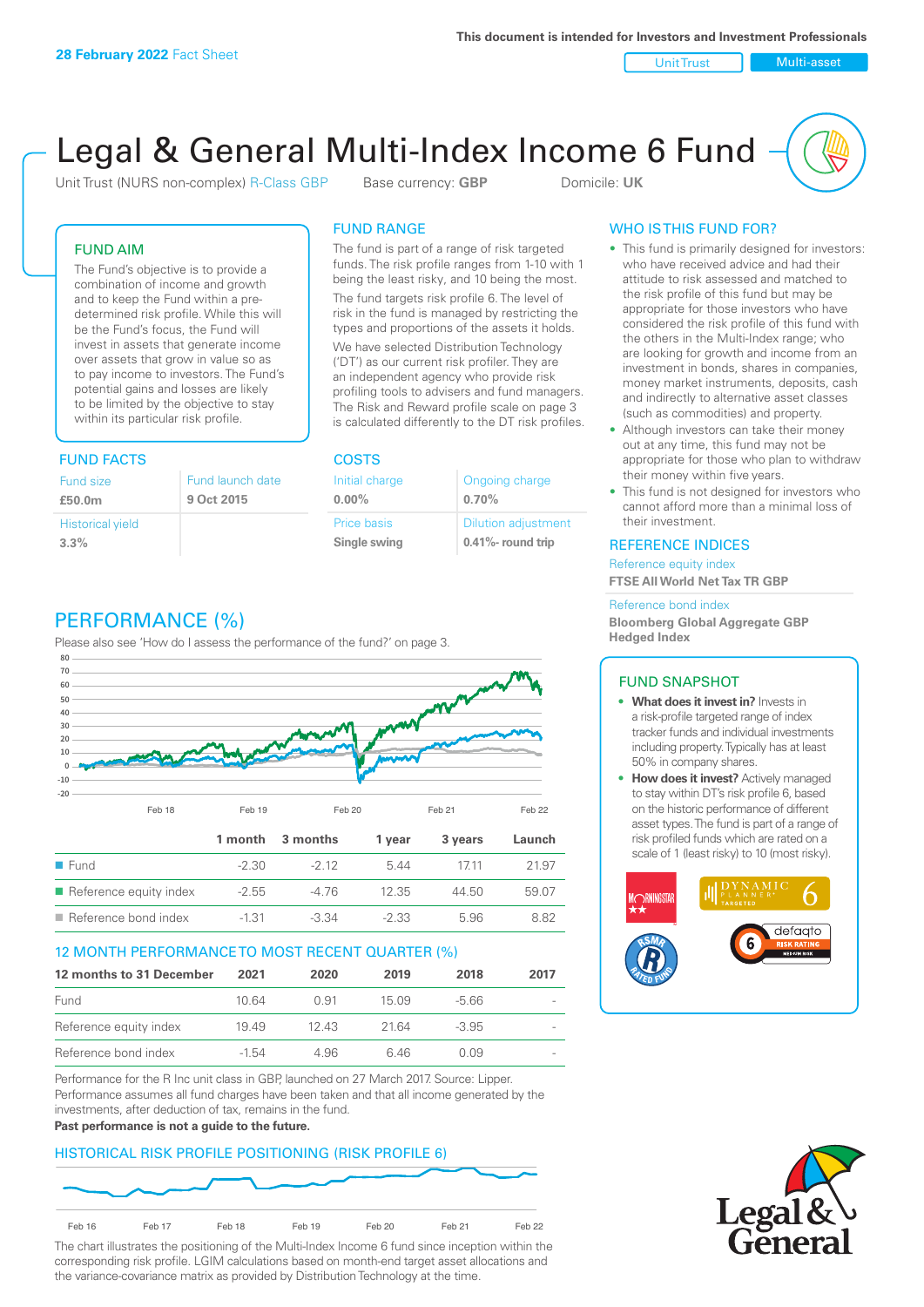# Legal & General Multi-Index Income 6 Fund

Unit Trust (NURS non-complex) R-Class GBP

# PORTFOLIO BREAKDOWN

All data source LGIM unless otherwise stated. Totals may not sum due to rounding.





# FUND MANAGERS

The fund managers have responsibility for managing the multi-index fund range. They are part of the Multi-Asset Funds (MAF) team in LGIM. This team focuses on designing and managing multi-asset funds that are tailored to match the specific objectives of various client types. The team sits within a wider Asset Allocation team which combines both depth of experience with a broad range of expertise from different fields, including fund management, investment consulting and risk management roles.

# TOP 10 HOLDINGS (%)

| L&G Quality Equity Dividends ESG Exclusions UK ETF               | 20.0 |
|------------------------------------------------------------------|------|
| L&G Quality Equity Dividends ESG Exclusions Emerging Markets ETF | 9.0  |
| L&G Quality Equity Dividends ESG Exclusions Europe ex UK ETF     | 8.0  |
| L&G US Index Trust                                               | 7.5  |
| L&G UK Index Trust                                               | 7.0  |
| L&G Quality Equity Dividends ESG Exclusions Asia ex Japan ETF    | 7.0  |
| L&G Emerging Markets Government Bond (Local Currency) Index Fund | 5.5  |
| L&G Emerging Markets Government Bond (US\$) Index Fund           | 5.5  |
| L&G Active Global High Yield Bond Fund                           | 5.0  |
| Global REITs Index Trust                                         | 4.0  |